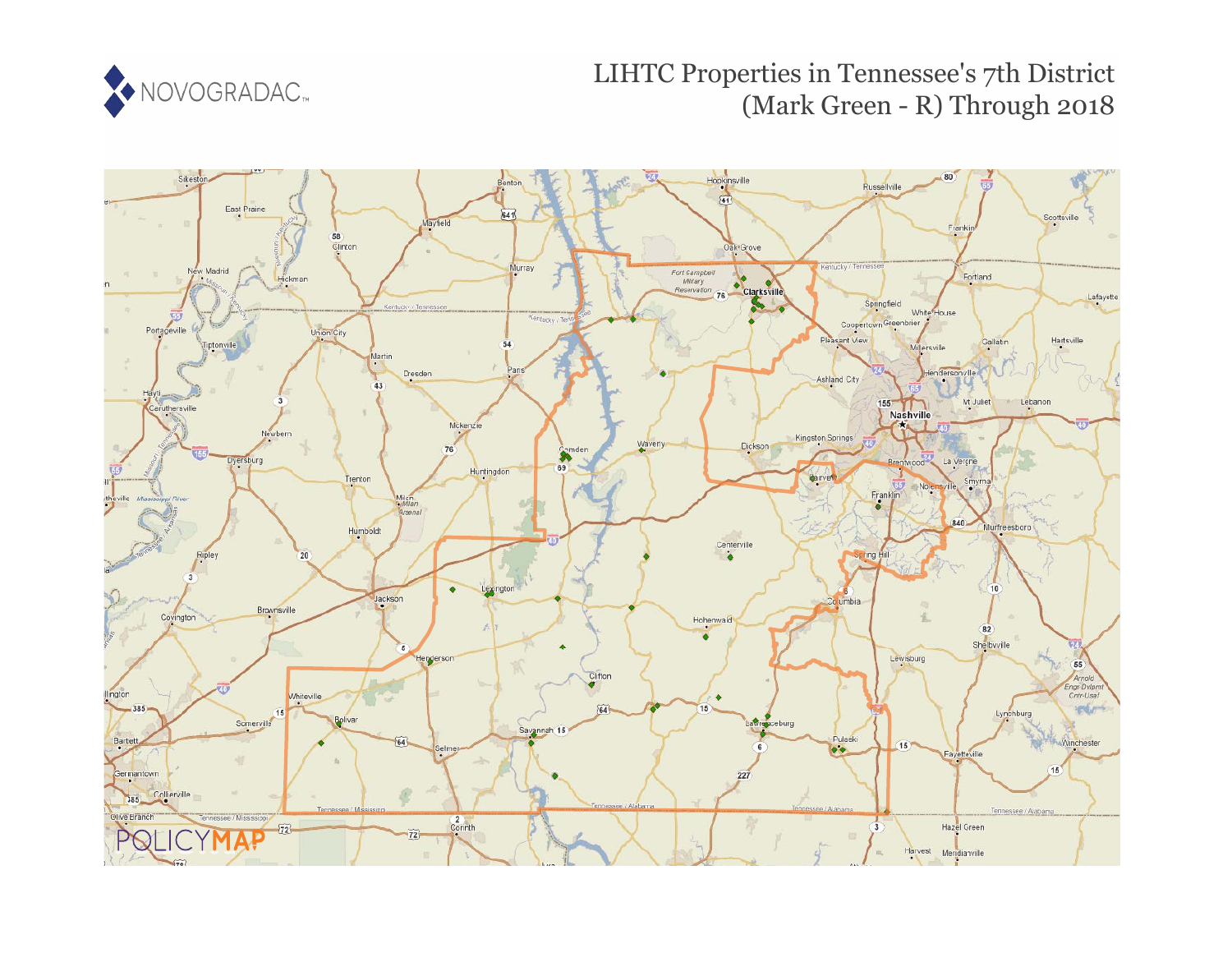| <b>Project Name</b>                                                                            | <b>Address</b>                                  | City               | <b>State</b>               | <b>Zip Code</b> | <b>Nonprofit</b><br><b>Sponsor</b> | <b>Allocation</b><br>Year | <b>Annual</b><br><b>Allocated</b><br><b>Amount</b> | <b>Year Placed</b><br>in Service | <b>Construction Type</b> | <b>Total</b><br><b>Units</b> | Low<br><b>Income</b><br><b>Units</b> | <b>Rent or</b><br><b>Income</b><br><b>Ceiling</b> | <b>Credit</b><br><b>Percentage</b>      | Tax-<br><b>Exempt</b><br><b>Bond</b> | <b>HUD Multi-</b><br>Family<br><b>Financing/Rental</b><br><b>Assistance</b> |
|------------------------------------------------------------------------------------------------|-------------------------------------------------|--------------------|----------------------------|-----------------|------------------------------------|---------------------------|----------------------------------------------------|----------------------------------|--------------------------|------------------------------|--------------------------------------|---------------------------------------------------|-----------------------------------------|--------------------------------------|-----------------------------------------------------------------------------|
| OAK HAVEN APTS                                                                                 | 1460 CRUCIFER HURON<br>RD                       |                    | TN                         | 38345           | Yes                                | 2001                      | \$18,000                                           | 2001                             | New Construction         | 8                            | 8                                    | 60% AMGI                                          | Both 30% and<br>70% present No<br>value |                                      | No                                                                          |
| ORCHARD PARK APTS I                                                                            | $1375$ S<br>LANCASTER RD CLARKSVILLE            |                    | TN                         | 37042           | No                                 | 1999                      | \$199,951                                          | 2001                             | <b>New Construction</b>  | 112                          | 112                                  | 60% AMGI                                          | $70\,\%$ present $$$ No value           |                                      | No                                                                          |
| <b>MILLER TOWN APTS</b>                                                                        | 395 01 JACK<br>MILLER BLVD                      | <b>CLARKSVILLE</b> | TN                         |                 | No                                 | 2001                      | \$500,000                                          | 2002                             | <b>New Construction</b>  | 96                           | 96                                   | 60% AMGI                                          | Both 30% and<br>70% present No<br>value |                                      | No                                                                          |
| <b>CREEKSIDE APTS</b>                                                                          | 950 MAGAZINE PULASKI<br>RD                      |                    | $\mathop{\rm TN}\nolimits$ | 38478           | No                                 | 2000                      | \$455,459                                          | 2002                             | <b>New Construction</b>  | 88                           | 88                                   | 60% AMGI                                          | Both 30% and<br>70% present No<br>value |                                      | No                                                                          |
| <b>AMBER POINTE APTS</b>                                                                       | $2119$ RINGGOLD $\,$ CLARKSVILLE<br>CT          |                    | <b>TN</b>                  | 37042           | No                                 | 2001                      | \$136,184                                          | 2003                             | New Construction         | 24                           | 24                                   | 60% AMGI                                          | $70\,\%$ present $$$ No value           |                                      | No                                                                          |
| <b>GARDEN PARK</b>                                                                             | 1049 GARDEN<br>MEADOWS DR                       | <b>PULASKI</b>     | TN                         | 38478           | Yes                                | 2001                      | \$161,755                                          | 2003                             | Acquisition and Rehab 53 |                              | 53                                   | 60% AMGI                                          | Both 30% and<br>70% present No<br>value |                                      | No                                                                          |
| MAY ROSE PLACE APTS $\begin{array}{l} 1070 \text{ FLORENCE} \\ \text{RD} \end{array}$ SAVANNAH |                                                 |                    | $\mathcal{T}\mathcal{N}$   | 38372           | $\mathbf{No}$                      | 2002                      | \$398,997                                          | 2004                             | New Construction         | 64                           | 64                                   | 60% AMGI                                          | $70\,\%$ present $$$ No value           |                                      | No                                                                          |
| ORCHARD PARK II                                                                                | $376$ LANCASTER $\,$ CLARKSVILLE<br>$_{\rm DR}$ |                    | $\mathbf{T}\mathbf{N}$     |                 | No                                 | 2002                      | \$660,131                                          | 2004                             | <b>New Construction</b>  | 111                          | 112                                  | 60% AMGI                                          | $70\,\%$ present $$$ No value           |                                      | No                                                                          |
| <b>ARRINGTON ESTATES</b><br>OF HENDERSON                                                       | 525<br>CEDARHURST HENDERSON<br>DR               |                    | TN                         | 38340           | Yes                                | 2003                      | \$325,000                                          | 2005                             | <b>New Construction</b>  | 50                           | 50                                   | 60% AMGI                                          | $70\,\%$ present $$$ No value           |                                      | No                                                                          |
| CANTER CHASE APTS                                                                              | <b>CLEARVIEW</b><br>AVE.                        | LAWRENCEBURG TN    |                            |                 |                                    | 2013                      | $\$0$                                              | Insufficient<br>Data             | Not Indicated            | 56                           | $\bf{0}$                             |                                                   | Not Indicated                           |                                      |                                                                             |
| HOHENWALD VILLAGE $_{\rm 149}$ VILLAGE LN $\,$ HOHENWALD<br><b>APTS</b>                        |                                                 |                    | $\mathcal{T}\mathcal{N}$   | 38462           |                                    | 2013                      | $\$0$                                              | Insufficient<br>Data             | Not Indicated            | 48                           | $\bf{0}$                             |                                                   | Not Indicated                           |                                      |                                                                             |
| HIGHLAND GARDENS RR 5<br>(BOLIVAR)                                                             |                                                 | <b>BOLIVAR</b>     | $\mathbf{T}\mathbf{N}$     | 38008           | Yes                                | 1988                      | \$32,006                                           | 1988                             | <b>New Construction</b>  | 25                           | 26                                   |                                                   | $30$ % present $\hbox{~No}$<br>value    |                                      | No                                                                          |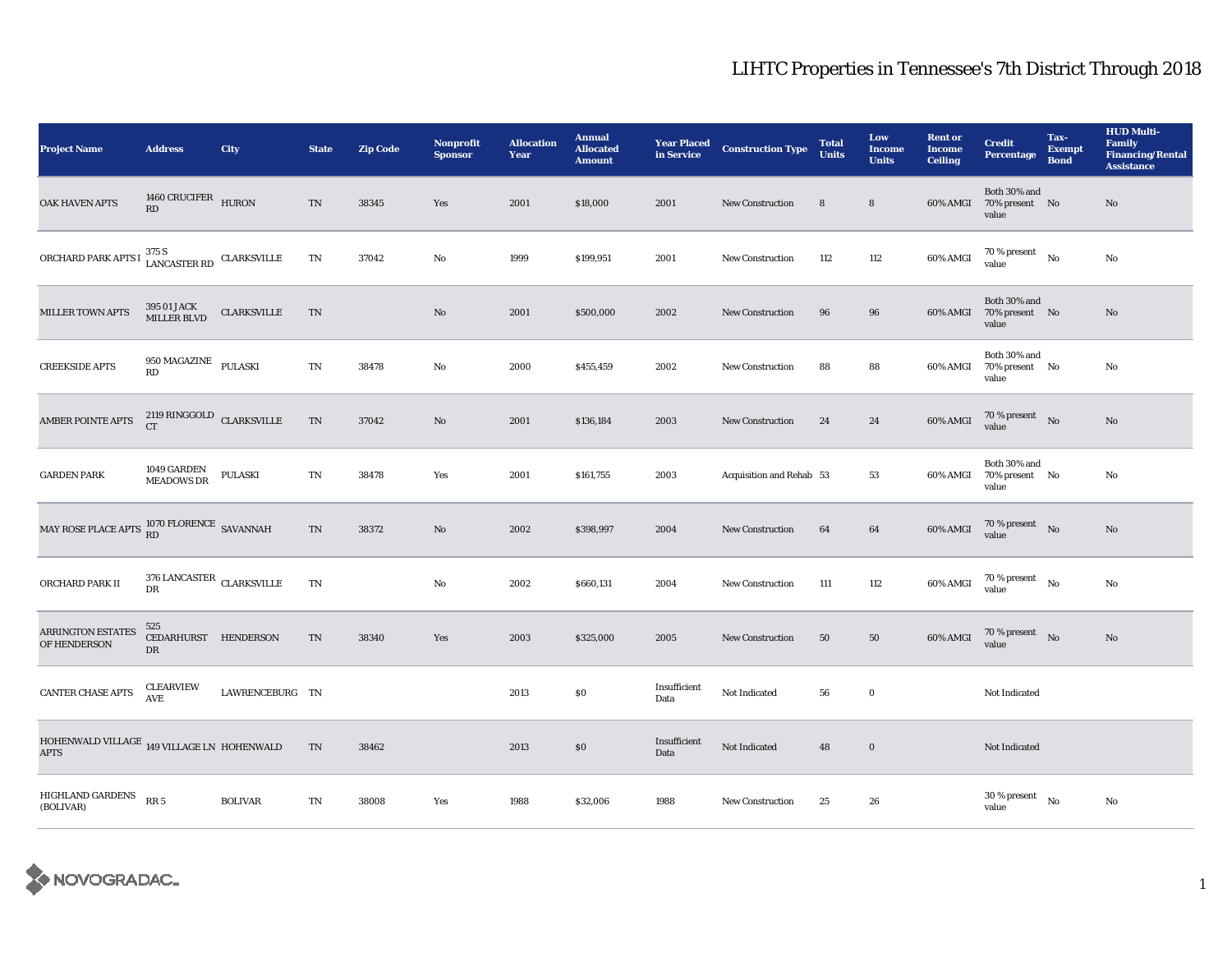| <b>Project Name</b>                        | <b>Address</b>                         | <b>City</b>     | <b>State</b>           | <b>Zip Code</b> | <b>Nonprofit</b><br><b>Sponsor</b> | <b>Allocation</b><br>Year | <b>Annual</b><br><b>Allocated</b><br><b>Amount</b> | <b>Year Placed</b><br>in Service | <b>Construction Type</b>       | <b>Total</b><br><b>Units</b> | Low<br><b>Income</b><br><b>Units</b> | <b>Rent or</b><br><b>Income</b><br><b>Ceiling</b> | <b>Credit</b><br><b>Percentage</b>                | Tax-<br><b>Exempt</b><br><b>Bond</b> | <b>HUD Multi-</b><br><b>Family</b><br><b>Financing/Rental</b><br><b>Assistance</b> |
|--------------------------------------------|----------------------------------------|-----------------|------------------------|-----------------|------------------------------------|---------------------------|----------------------------------------------------|----------------------------------|--------------------------------|------------------------------|--------------------------------------|---------------------------------------------------|---------------------------------------------------|--------------------------------------|------------------------------------------------------------------------------------|
| <b>LAWRENCEBURG</b><br><b>VILLAGE APTS</b> | 2114 SPRINGER<br>RD                    | LAWRENCEBURG TN |                        | 38464           | Yes                                | 1988                      | \$66,841                                           | 1988                             | <b>New Construction</b>        | 48                           | 48                                   |                                                   | 30 % present<br>value                             | $\rm No$                             | $\mathbf{N}\mathbf{o}$                                                             |
| RIDGECREST APTS<br>(DOVER)                 | 200 FORGE RD DOVER                     |                 | $\mathbf{T}\mathbf{N}$ | 37058           | Yes                                | 1988                      | \$35,832                                           | 1988                             | New Construction               | 26                           | 26                                   |                                                   | 30 % present<br>value                             | No                                   | No                                                                                 |
| <b>SHAMROCK APTS</b>                       | <b>11 SHAMROCK</b><br>DR               | ERIN            | TN                     | 37061           | Yes                                | 1988                      | \$57,945                                           | 1988                             | <b>New Construction</b>        | 42                           | 42                                   |                                                   | $30\,\%$ present $$$ No $\,$<br>value             |                                      | No                                                                                 |
| SAVANNAH VILLAGE<br><b>APTS</b>            | 1900 STOUT ST SAVANNAH                 |                 | TN                     |                 | Yes                                | 1988                      | \$68,216                                           | 1989                             | <b>New Construction</b>        | 48                           | 48                                   |                                                   | 30 % present<br>value                             | $\mathbf{N}\mathbf{o}$               | No                                                                                 |
| <b>WOODLAND HILLS</b><br>APT               | HIGHWAY 100 SCOTTS HILL                |                 | TN                     |                 | Yes                                | 1988                      | \$19,914                                           | 1989                             | <b>New Construction</b>        | 12                           | 12                                   |                                                   | 30 % present<br>value                             | $\rm No$                             | $\mathbf{N}\mathbf{o}$                                                             |
| COLUMBIA ROAD SFD                          | $254$ COLUMBIA $\quad$ CENTERVILLE AVE |                 | $\mathbf{T}\mathbf{N}$ | 37033           | No                                 | 1989                      | \$244                                              | 1989                             | Acquisition and Rehab 1        |                              | $\mathbf{1}$                         |                                                   | 70 % present<br>value                             | $_{\rm No}$                          | No                                                                                 |
| <b>RED OAKS APTS</b>                       | 100 SCHOOLS<br>DR                      | <b>CAMDEN</b>   | TN                     | 38320           | Yes                                | 1988                      | \$52,224                                           | 1989                             | <b>New Construction</b>        | 38                           | ${\bf 38}$                           |                                                   | $30$ % present $\;\;$ No $\;$<br>value            |                                      | No                                                                                 |
| HIGHLAND RIM APTS II $^{26850}_{\rm{AVE}}$ |                                        | ARDMORE         | $\mathbf{T}\mathbf{N}$ | 38449           | Yes                                | 1989                      | \$33,894                                           | 1990                             | <b>New Construction</b>        | 24                           | 24                                   |                                                   | 30 % present<br>value                             | $\mathbf{N}\mathbf{o}$               | No                                                                                 |
| <b>SOUTHWOOD APTS</b>                      | 1701 AUSTIN ST SAVANNAH                |                 | TN                     |                 | Yes                                | 1989                      | \$70,195                                           | 1990                             | <b>New Construction</b>        | 44                           | 44                                   |                                                   | $30$ % present $$\rm{No}$$<br>value               |                                      | $\mathbf{N}\mathbf{o}$                                                             |
| BEAVER DAM RANCH 212 STIGALL ST CAMDEN     |                                        |                 | TN                     | 38320           | No                                 | 1990                      | \$2,652                                            | 1990                             | <b>Acquisition and Rehab 2</b> |                              | $\boldsymbol{2}$                     |                                                   | Not Indicated No                                  |                                      | No                                                                                 |
| <b>RAMBLEWOOD APTS</b>                     | 2404<br>RAMBLEWOOD CLARKSVILLE<br>DR   |                 | TN                     | 37040           | $\mathbf{No}$                      | 2006                      | \$188,578                                          | 2006                             | Acquisition and Rehab 112      |                              | 112                                  |                                                   | Both 30% and<br>60% AMGI 70% present Yes<br>value |                                      | No                                                                                 |
| <b>CROSSLAND PLACE</b><br><b>APTS</b>      | 441 KELLY LN CLARKSVILLE               |                 | TN                     | 37040           | No                                 | 2005                      | \$686,400                                          | 2007                             | <b>New Construction</b>        | 80                           | 80                                   | 60% AMGI                                          | $70$ % present<br>value                           | $\mathbf{N}\mathbf{o}$               | No                                                                                 |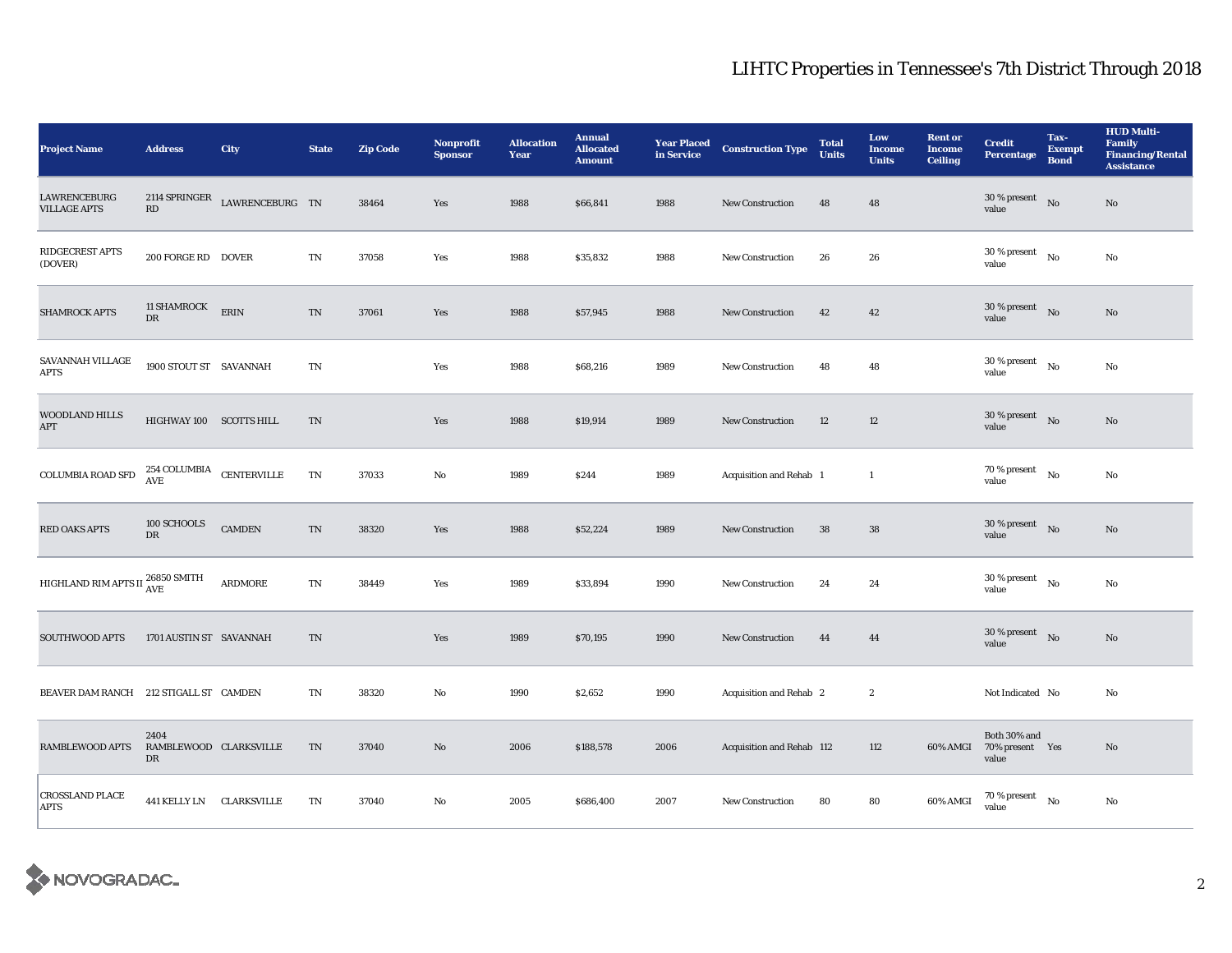| <b>Project Name</b>                                                    | <b>Address</b>                        | City                     | <b>State</b>           | <b>Zip Code</b> | Nonprofit<br><b>Sponsor</b> | <b>Allocation</b><br>Year | <b>Annual</b><br><b>Allocated</b><br><b>Amount</b> | <b>Year Placed</b><br>in Service | <b>Construction Type</b> | <b>Total</b><br><b>Units</b> | Low<br><b>Income</b><br><b>Units</b> | <b>Rent or</b><br><b>Income</b><br><b>Ceiling</b> | <b>Credit</b><br><b>Percentage</b>         | Tax-<br><b>Exempt</b><br><b>Bond</b> | <b>HUD Multi-</b><br><b>Family</b><br><b>Financing/Rental</b><br><b>Assistance</b> |
|------------------------------------------------------------------------|---------------------------------------|--------------------------|------------------------|-----------------|-----------------------------|---------------------------|----------------------------------------------------|----------------------------------|--------------------------|------------------------------|--------------------------------------|---------------------------------------------------|--------------------------------------------|--------------------------------------|------------------------------------------------------------------------------------|
| <b>CLARKSVILLE</b><br><b>HEIGHTS APTS</b>                              |                                       | 500 KRAFT ST CLARKSVILLE | TN                     | 37040           | $\mathbf{No}$               | 2006                      | \$557,779                                          | 2008                             | New Construction         | 64                           | 64                                   | 60% AMGI                                          | $70$ % present $\;\;$ No $\;\;$<br>value   |                                      | No                                                                                 |
| <b>CROSSLAND MANOR</b><br><b>APTS</b>                                  | 1000<br><b>CROSSLAND</b><br>AVE       | <b>CLARKSVILLE</b>       | TN                     | 37040           | No                          | 2006                      | \$430,560                                          | 2008                             | <b>New Construction</b>  | 48                           | 48                                   | 60% AMGI                                          | $70$ % present $_{\rm No}$<br>value        |                                      | No                                                                                 |
| <b>WAYNESBORO</b><br><b>VILLAGE APTS</b>                               |                                       | 111 VAUGHN ST WAYNESBORO | TN                     | 38485           | No                          | 1990                      | \$69,706                                           | 1991                             | <b>New Construction</b>  | 48                           | 48                                   | <b>50% AMGI</b>                                   | $30\,\%$ present $$$ No $\,$<br>value      |                                      | No                                                                                 |
| OLD PUBLIC SCHOOL<br><b>APT</b>                                        | <b>225 JACKSON</b><br>AVE             | LAWRENCEBURG TN          |                        | 38464           | Yes                         | 1990                      | \$110,329                                          | 1991                             | Acquisition and Rehab 30 |                              | 30                                   |                                                   | Both 30% and<br>70% present No<br>value    |                                      | No                                                                                 |
| <b>RIVERWOOD APTS</b>                                                  | 200 WALNUT ST CLIFTON                 |                          | TN                     | 38425           | No                          | 1991                      | \$54,613                                           | 1993                             | <b>New Construction</b>  | 40                           | 40                                   | 60% AMGI                                          | $30$ % present $\;\;$ No $\;$<br>value     |                                      | No                                                                                 |
| <b>WILLOWBROOK APTS</b>                                                | 49<br>WILLOWBROOK WAYNESBORO<br>DR    |                          | $\mathbf{T}\mathbf{N}$ | 38485           | No                          | 1993                      | \$66,510                                           | 1994                             | <b>New Construction</b>  | 48                           | 48                                   | 60% AMGI                                          | $30$ % present $\quad$ No $\quad$<br>value |                                      | No                                                                                 |
| <b>CUMBERLAND MANOR 1121</b><br><b>APTS</b>                            | RIVERWOOD PL CLARKSVILLE              |                          | TN                     | 37040           | No                          | 1994                      | \$588,164                                          | 1996                             | <b>New Construction</b>  | 132                          | 132                                  | 60% AMGI                                          | Both 30% and<br>70% present No<br>value    |                                      | No                                                                                 |
| PARK VILLAGE OF<br><b>FAIRVIEW</b>                                     | 1025 FAIRVIEW FAIRVIEW<br><b>BLVD</b> |                          | TN                     | 37062           | No                          | 1996                      | \$550,000                                          | 1997                             | <b>New Construction</b>  | 112                          | 112                                  | 60% AMGI                                          | Both 30% and<br>70% present No<br>value    |                                      | No                                                                                 |
| <b>BERKLEY SPRING</b>                                                  | 14 GOOD HOPE<br>RD                    | LAWRENCEBURG TN          |                        | 38464           | $\mathbf{No}$               | 2007                      | \$504,615                                          | 2009                             | <b>New Construction</b>  | 42                           | 42                                   | 60% AMGI                                          | $70\,\%$ present $$$ No value              |                                      | No                                                                                 |
| <b>WATER MILL APTS</b>                                                 | 7201 CASPIAN<br>DR                    | <b>FAIRVIEW</b>          | TN                     | 37062           | No                          | 2008                      | \$758,180                                          | 2010                             | <b>New Construction</b>  | 88                           | 88                                   | 60% AMGI TCEP only                                |                                            | No                                   | No                                                                                 |
| PARK RIDGE ESTATES 109 RICHSMITH LAWRENCEBURG TN<br>OF LAWRENCEBURG DR |                                       |                          |                        | 38464           | No                          | 2009                      | \$596,974                                          | 2010                             | <b>New Construction</b>  | 43                           | 44                                   | 60% AMGI TCEP only                                |                                            | No                                   | No                                                                                 |
| <b>JEFFREY MEADOWS</b>                                                 | 391 N MAIN ST LEXINGTON               |                          | TN                     | 38351           | Yes                         | 2009                      | \$504,926                                          | 2011                             | <b>New Construction</b>  | 40                           | 40                                   | 60% AMGI                                          | $70$ % present $_{\rm ~No}$<br>value       |                                      | No                                                                                 |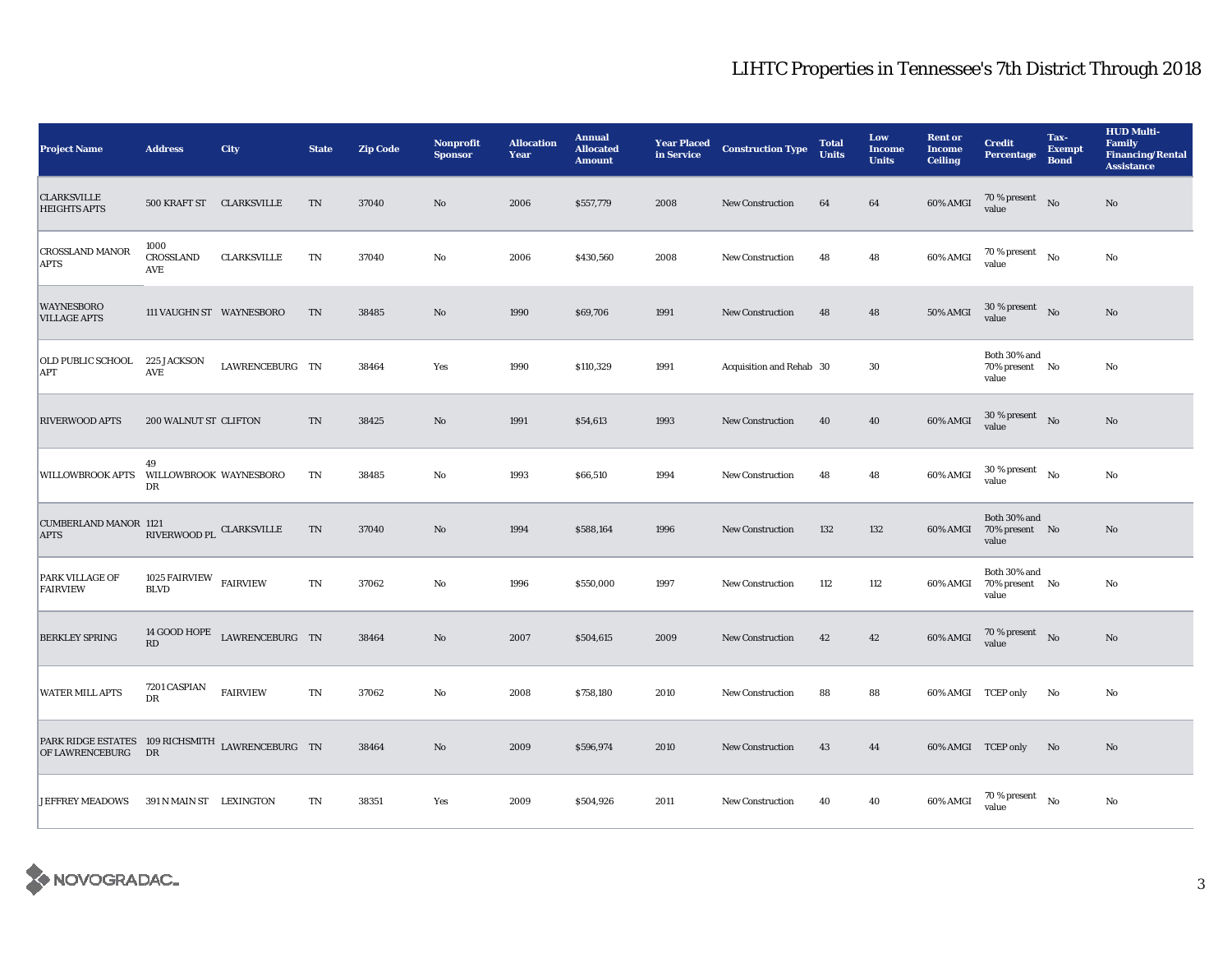| <b>Project Name</b>                              | <b>Address</b>                        | City                            | <b>State</b>               | <b>Zip Code</b> | <b>Nonprofit</b><br><b>Sponsor</b> | <b>Allocation</b><br>Year | <b>Annual</b><br><b>Allocated</b><br><b>Amount</b> | <b>Year Placed</b><br>in Service | <b>Construction Type</b>              | <b>Total</b><br><b>Units</b> | Low<br><b>Income</b><br><b>Units</b> | <b>Rent or</b><br><b>Income</b><br><b>Ceiling</b> | <b>Credit</b><br><b>Percentage</b>      | Tax-<br><b>Exempt</b><br><b>Bond</b> | <b>HUD Multi-</b><br><b>Family</b><br><b>Financing/Rental</b><br><b>Assistance</b> |
|--------------------------------------------------|---------------------------------------|---------------------------------|----------------------------|-----------------|------------------------------------|---------------------------|----------------------------------------------------|----------------------------------|---------------------------------------|------------------------------|--------------------------------------|---------------------------------------------------|-----------------------------------------|--------------------------------------|------------------------------------------------------------------------------------|
| <b>LEXINGTON CIVIC</b><br><b>HOUSING</b>         | <b>6 ROTARY DR</b>                    | LEXINGTON                       | TN                         | 38351           | Yes                                | 2009                      | \$113,478                                          | 2011                             | Both New Construction 25<br>and $A/R$ |                              | 25                                   | 60% AMGI                                          | Both 30% and<br>70% present No<br>value |                                      | No                                                                                 |
| PARSONS COVE APTS                                | 15 GUNN<br><b>GARDENS PL</b>          | <b>PARSONS</b>                  | TN                         | 38363           | No                                 | 2010                      | \$1,202,070                                        | 2011                             | Acquisition and Rehab 50              |                              | 50                                   |                                                   | <b>TCEP</b> only                        | No                                   | No                                                                                 |
| TIMBER CREEK APTS                                | 591 N FORREST<br>$\operatorname{AVE}$ | <b>CAMDEN</b>                   | TN                         | 38320           | Yes                                | 2010                      | \$1,057,704                                        | 2011                             | Acquisition and Rehab 44              |                              | 44                                   | 60% AMGI TCEP only                                |                                         | No                                   | No                                                                                 |
| <b>BRIARWOOD APTS</b>                            | 116 GUY<br><b>BARNETT DR</b>          | <b>WAVERLY</b>                  | $\mathop{\rm TN}\nolimits$ | 37185           | No                                 | 2010                      | \$595,411                                          | 2012                             | <b>New Construction</b>               | 48                           | 48                                   | 60% AMGI TCEP only                                |                                         | No                                   | No                                                                                 |
| NEEDMORE PLACE                                   | RD                                    | $290$ NEEDMORE $\,$ CLARKSVILLE | $\mathcal{T}\mathcal{N}$   | 37040           |                                    | 2011                      | \$1,087,179                                        | 2012                             | New Construction                      | 100                          | 100                                  |                                                   | Not Indicated No                        |                                      | $\mathbf{No}$                                                                      |
| <b>SUNRISE VILLAGE</b><br><b>APTS</b>            | 166 WOOD AVE CAMDEN                   |                                 | TN                         | 38320           |                                    | 2011                      | \$362,364                                          | 2012                             | Acquisition and Rehab 39              |                              | 39                                   |                                                   | 60% AMGI Not Indicated No               |                                      | No                                                                                 |
| <b>DEER RIDGE APTS</b>                           | 201 OAKDALE<br>RD                     | <b>CAMDEN</b>                   | TN                         | 38320           |                                    | Insufficient<br>Data      | \$709,576                                          | 2012                             | New Construction                      | 52                           | 52                                   |                                                   | Not Indicated No                        |                                      | No                                                                                 |
| <b>SENIOR RESIDENCE</b><br>AT REDDICK STREET     | 145 STRAHL ST FRANKLIN                |                                 | TN                         | 37064           |                                    | Insufficient<br>Data      | \$769,118                                          | 2013                             | New Construction                      | 48                           | 48                                   |                                                   | Not Indicated No                        |                                      | No                                                                                 |
| <b>VININGS AT</b><br><b>GREENCASTLE</b>          | 2675 WILSON<br>RD                     | <b>CLARKSVILLE</b>              | TN                         | 37043           |                                    | Insufficient<br>Data      | \$824,392                                          | 2013                             | <b>New Construction</b>               | 80                           | 80                                   |                                                   | Not Indicated No                        |                                      | No                                                                                 |
| THE VILLAS OF<br>SAVANNAH                        | 170 STERLING<br>${\rm LN}$            | <b>SAVANNAH</b>                 | TN                         | 38372           |                                    | Insufficient<br>Data      | \$0                                                | 2013                             | <b>New Construction</b>               | 48                           | $\bf{0}$                             |                                                   | Not Indicated No                        |                                      | No                                                                                 |
| LOBELVILLE VILLAGE 216 ROSE<br><b>APARTMENTS</b> | <b>STREET</b>                         | <b>LOBELVILLE</b>               | TN                         | 37097           |                                    | Insufficient<br>Data      | \$213,953                                          | 2015                             | Acquisition and Rehab 32              |                              | 32                                   | 60% AMGI                                          | Both 30% and<br>70% present No<br>value |                                      | No                                                                                 |
| <b>OLIVER CROSSING</b>                           | 105 BEECH<br><b>STREET</b>            | <b>LINDEN</b>                   | TN                         | 37096           |                                    | 2014                      | \$363,075                                          | 2016                             | <b>New Construction</b>               | 24                           | 24                                   |                                                   | Not Indicated No                        |                                      | No                                                                                 |